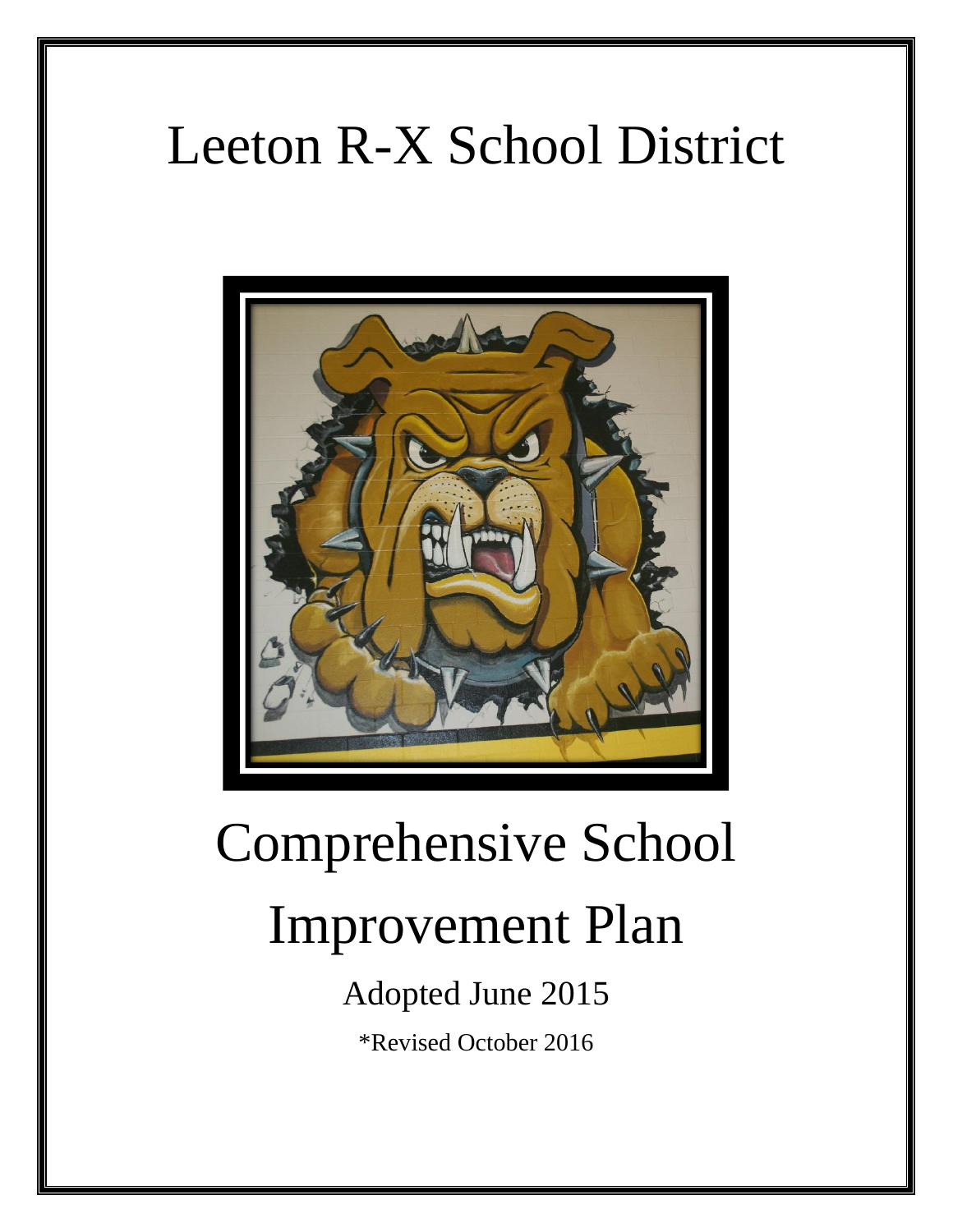### Comprehensive School Improvement Plan

The Missouri School Improvement Program (MSIP) 5 works to prepare every child for success in school and life. MSIP 5 is the state's school accountability system for reviewing and accrediting public school districts in Missouri. MSIP began in 1990 and entered its fifth version in 2013. The Department believes high expectations, a clear vision and a few very focused, high impact goals will be critical to drive the improvement efforts necessary to bring about positive results.

### CSIP Planning Process

The Department of Elementary and Secondary Education defines the Comprehensive School Improvement Plan as "a local board-approved plan that focuses on the improvement of the district's student achievement levels, programs and services."

At the district level, the CSIP will guide the direction of the school district for future years. The CSIP will be a living document, with progress being evaluated annually and action steps and strategies will be adjusted as needed.

The Leeton R-X School District's CSIP planning process started in the fall of 2014. Members were selected to represent the demographics of our school community; therefore, administrators, teachers, support staff, board members, parents, students and community members were invited to be a part of this planning process.

This group met in late fall of 2014 to review the goals outlined in MSIP 5 and review the needs of our school. Each of these groups developed initial goals for each of five categories; student achievement, subgroup achievement, graduation rate, attendance and college and career readiness.

From this information a smaller sub-group was formed to focus in on the goals that had been developed, creating strategies and action steps to outline what would be done and how we would get there. This sub-group met six additional times for work sessions to complete a draft of the district's CSIP.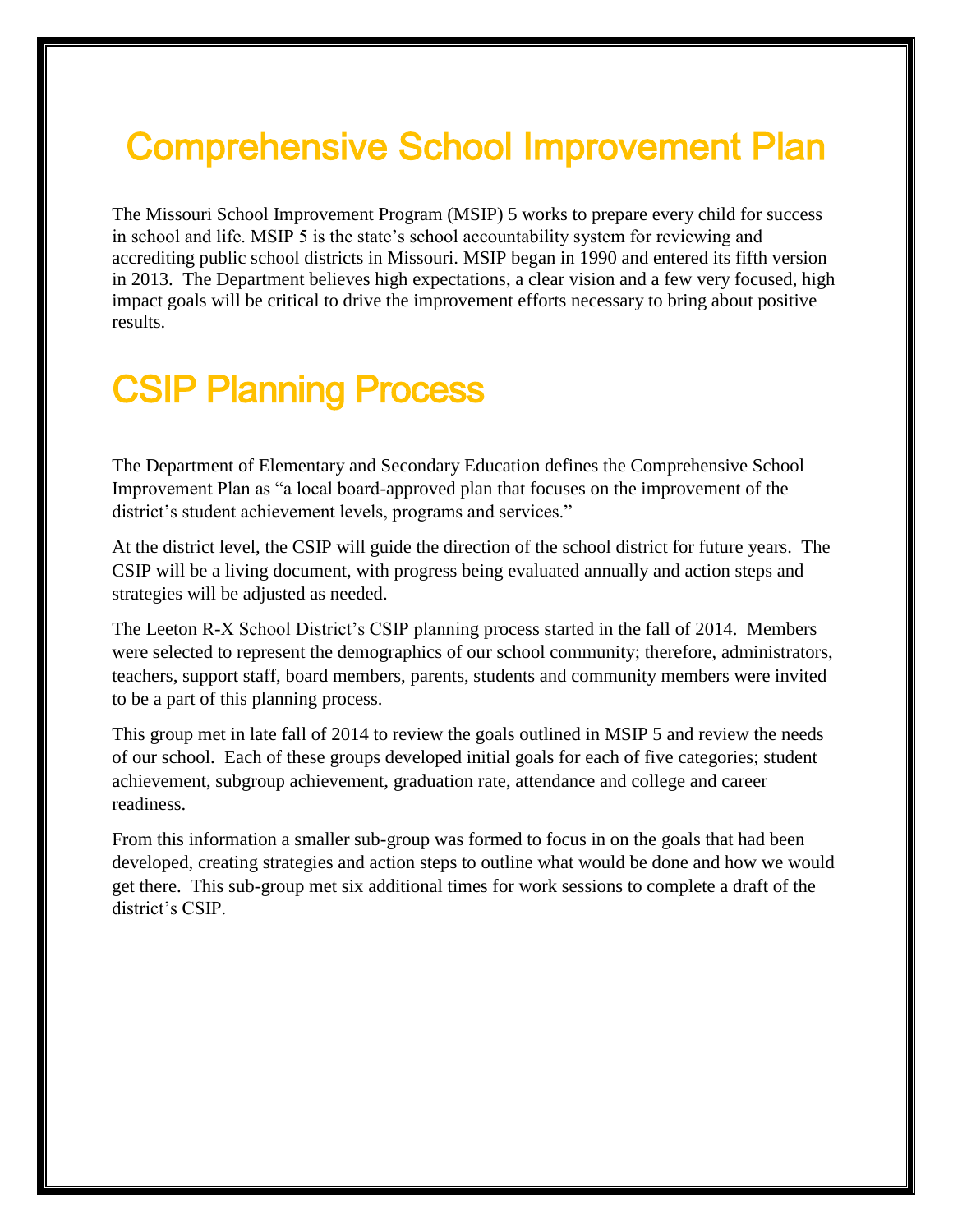### CSIP Committee Members

Susan Crooks, Superintendent Jim Newland, MS/HS Principal Heather Shaffer, Elementary Principal Lorna White, 5<sup>th</sup> Grade Teacher Trisha Whitehead, MS Social Studies Teacher, Parent Paul Burkhardt, HS Social Studies Teacher Rion McClelland, MS Science Teacher Donna Petentler, Title I Teacher Bonnie Seymour, HS Agriculture Teacher, Parent Jana Spear, MS/HS Special Education Teacher Sandra Swainston, Guidance Counselor Paula Prince, Board Member Jake Corson, Board Member Sherry Harper, Parent Tad Ellis, Parent Tonya Campbell, Parent Patty Steinman, Parent Carlotta Underwood, Parent Taylor Prince, Student Colby Buntin, Student Katie Fleming, Student Sammi Ellis, Student Hannah Harper, Student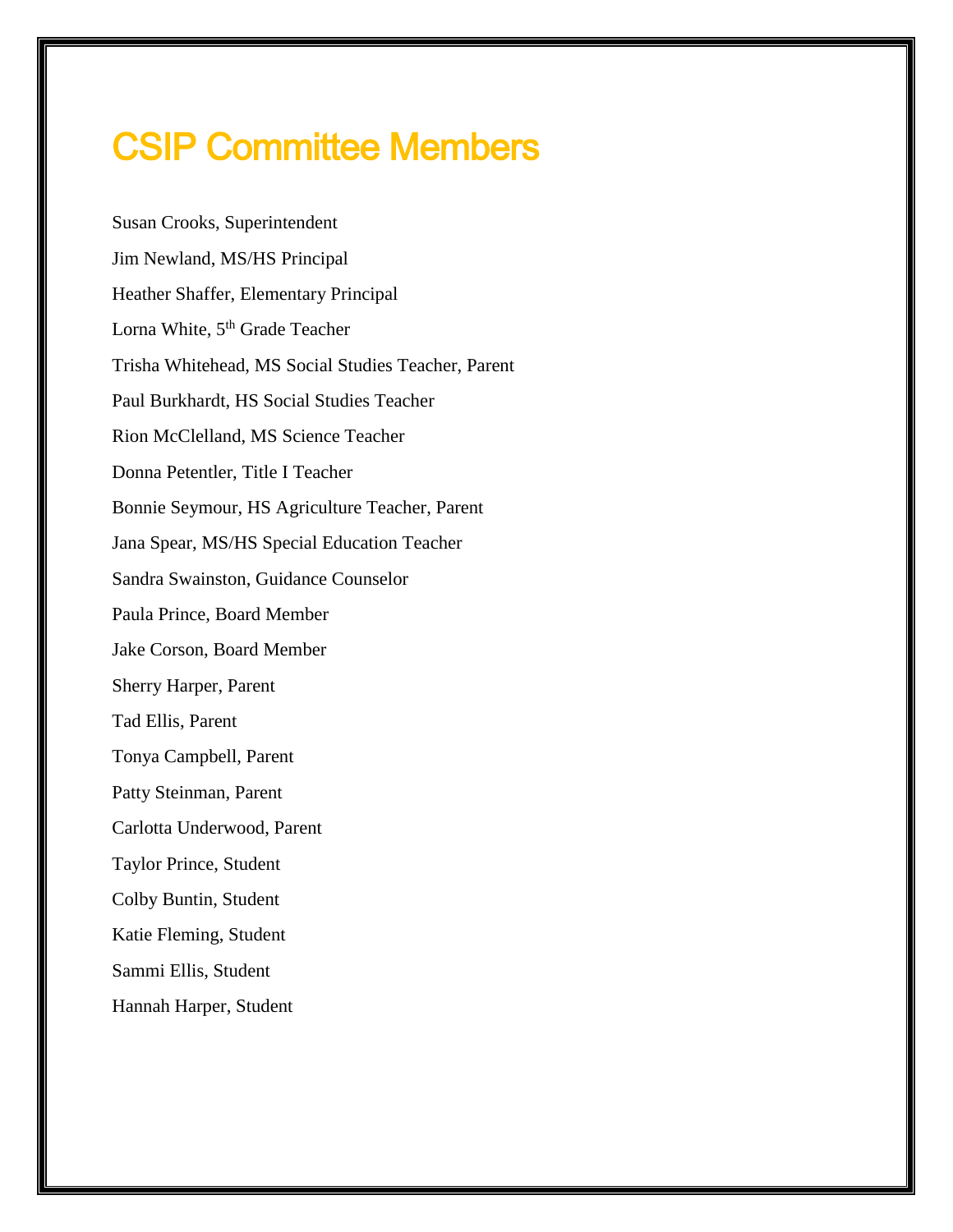### **School Mission**

Preparing each student for a diverse and rapidly changing world through excellent educational opportunities in a safe and caring environment.

### Staff Commitments

- We will continue to align, enhance and modify our curriculum with state and national standards to successfully teach problem solving and critical thinking skills.
- We will advance literacy.
- We will be a close-knit group that makes education a fun and valuable experience for everyone.
- We will use a variety of teaching techniques to enhance learning.
- We will update technology in the classroom and provide appropriate training to teachers for effective integration of instruction.
- We will be good role models.
- We will provide a learning environment that is safe, organized and clean.
- We will provide timely support to all staff.
- We will maintain a positive attitude towards our school, both in school and in the community.
- We will use communication as a means to improve relationships with our co-workers.
- We will continue to search for new programs and funding to improve our school district.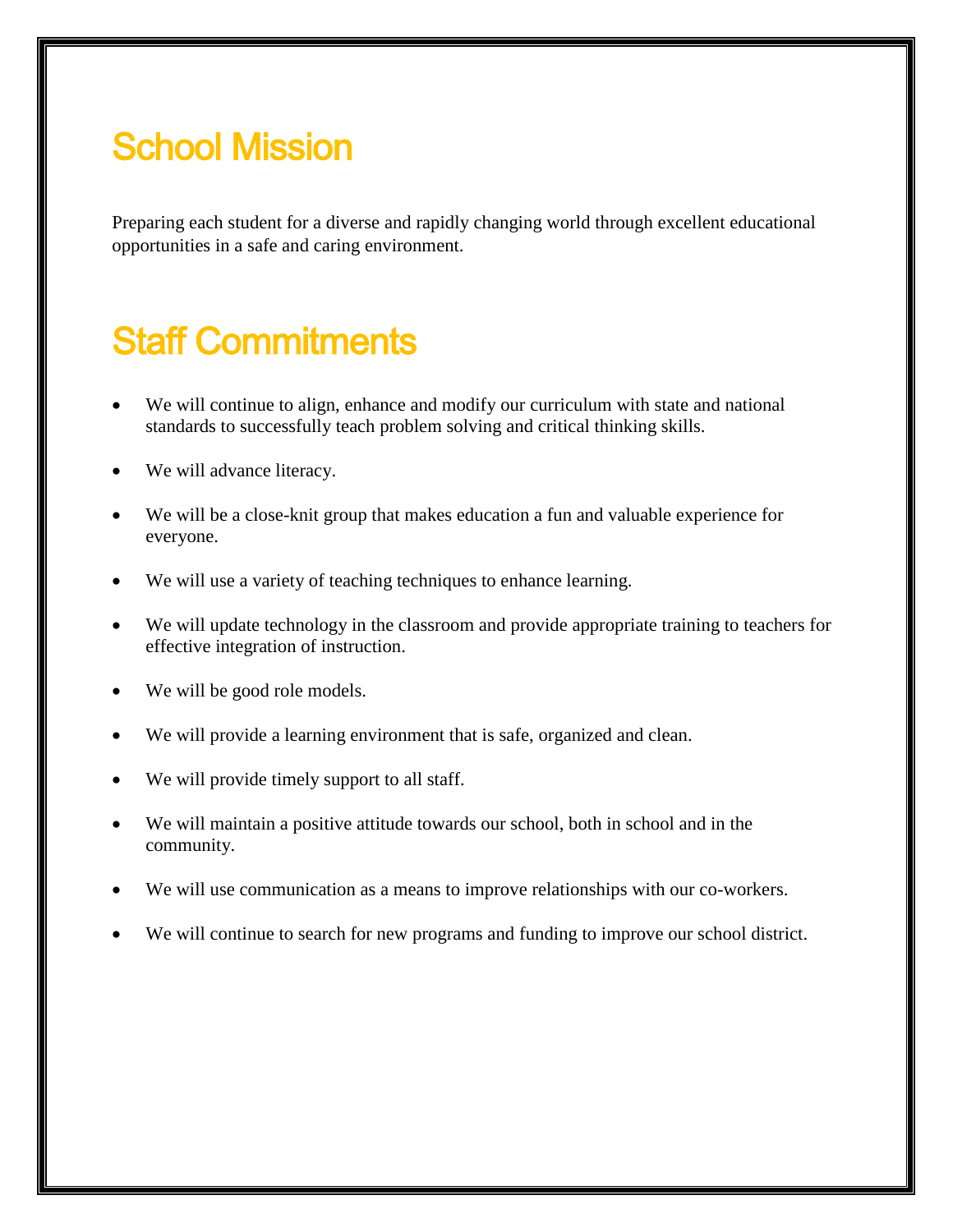### **Internal/External Analysis**

**The Leeton School District Conducted an analysis of internal and external factors that impact success of the school. Areas examined included: student performance, community trends, school and community relations, graduation rate, college and career readiness, and other applicable factors.**

Areas of Strength:

- Small class sizes
- Early Childhood program on site
- Facilities maintenance
- Partnership with Boys and Girls Club
- BackSnack Program
- Highly Qualified staff
- $\bullet$  A+ program
- Title I Program
- ITV lab
- Available technology
- SW-PBS
- Graduation rate
- Improved building security
- Available academic courses for students
- $\bullet$  SBE Bulldog Express
- Variety of extracurricular activities

Areas of Growth:

- Increased classroom technology
- Elementary building improvements
- Review and improve student performance (attendance, assessment)
- Expand ITV and dual credit courses
- Increase ACT scores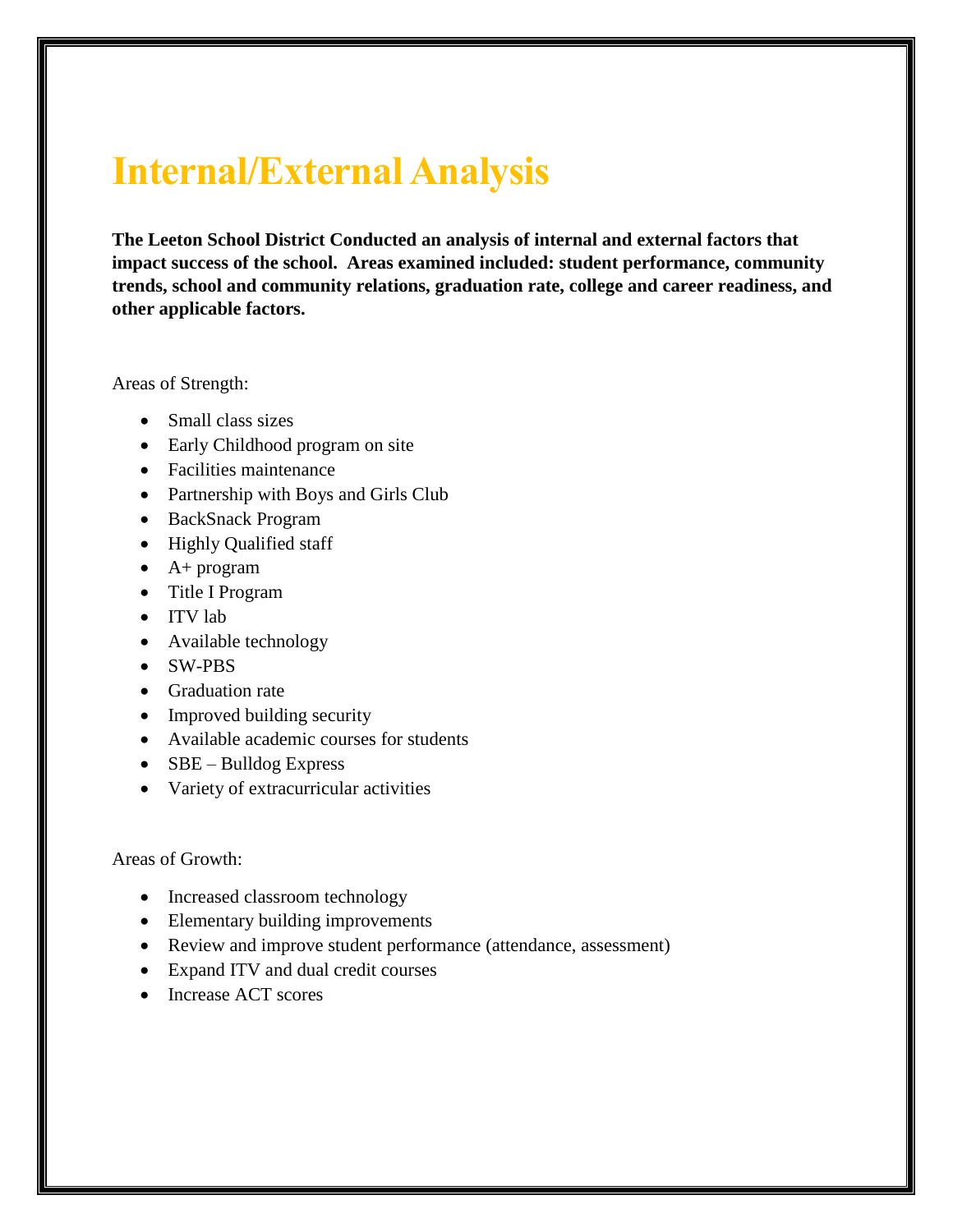### **Curriculum, Instruction and Assessment**

#### **Student Achievement**

The Leeton R-X school district will develop and enhance quality educational/instructional programs to improve performance and enable students to meet their personal, academic and career goals.

#### **Goal 1:**

Annually, review assessment data collected from tools selected by district educators, as well as assessments required by MAP to show student growth. **MSIP Standard: 1.1, 1.2, 1.3**

#### **Goal 2:**

Annually, the Leeton R-X School District will meet or exceed the state average for subgroup students (free/reduced lunch) in all assessed content areas on state-level assessments. **MSIP Standard: 2.1**

#### **Goal 3:**

Ninety percent of students will be at school at or above 90% of the time. **MSIP Standard: 4.1**

| <b>Curriculum</b>                   | <b>Resources</b>                    | <b>Monitoring</b>   |
|-------------------------------------|-------------------------------------|---------------------|
| Standards are prioritized and<br>1. | PD to develop ELO's<br>$\bullet$    | <b>Teachers</b>     |
| essential learner outcomes          | Content area<br>$\bullet$           |                     |
| are established for each            | curriculum maps                     | Principals          |
| grade level/content area            |                                     |                     |
|                                     |                                     | Curriculum          |
| **Completed during 2016-2017        |                                     |                     |
| school year for ELA, Math, Science  |                                     | <b>PD Committee</b> |
| and Social Studies.                 |                                     |                     |
| 2. Develop and maintain             | <b>Curriculum Maps</b><br>$\bullet$ | <b>Teachers</b>     |
| rigorous curriculum aligned         | PD on higher level<br>$\bullet$     |                     |
| with grade/content standards        | DOK questioning**                   | Principals          |
| that integrate both critical        |                                     |                     |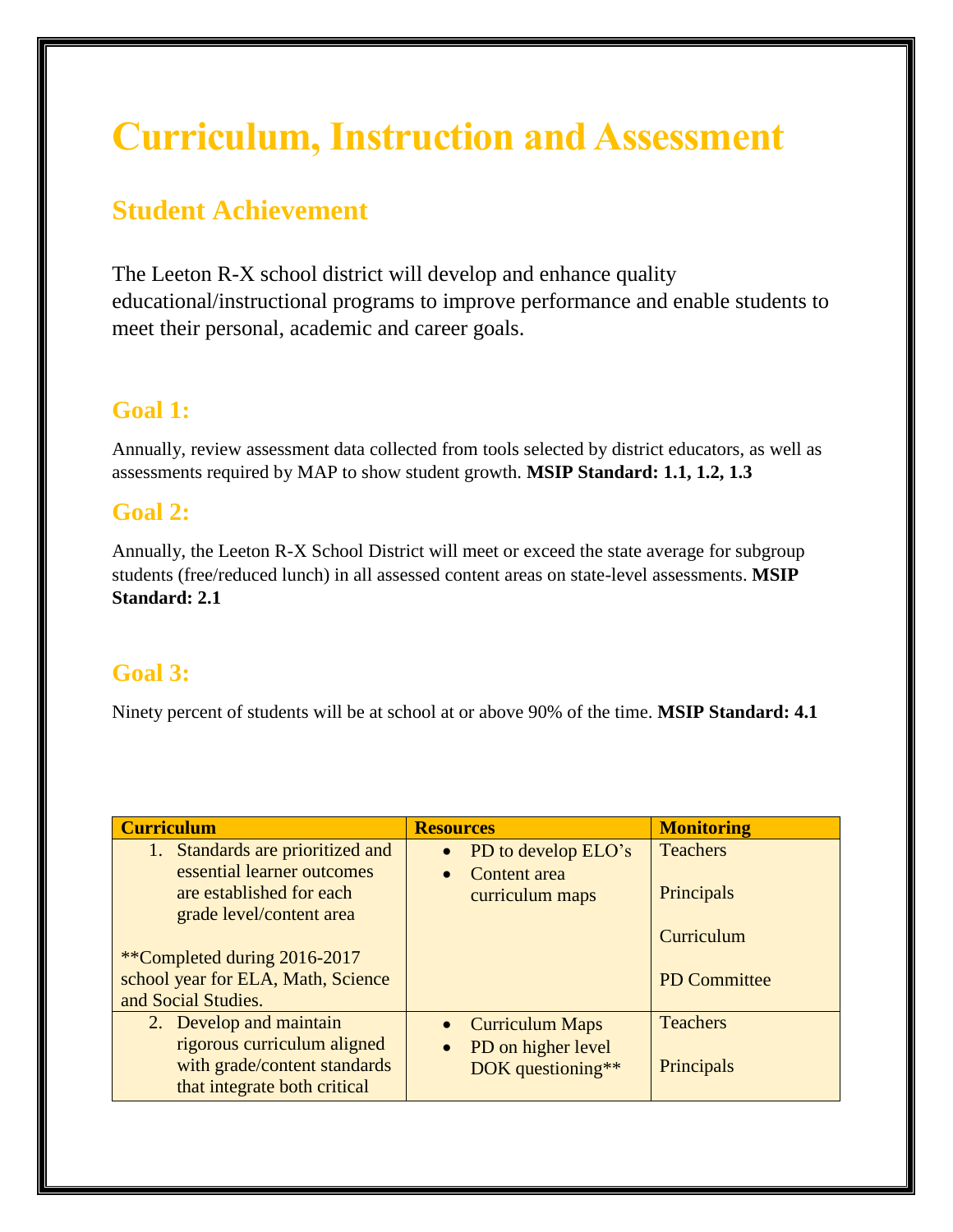| thinking and problem solving                                                                                                                                        | <b>** PD focus for 2017-2018</b>                                                                                                                                              |                                                                                                           |  |  |
|---------------------------------------------------------------------------------------------------------------------------------------------------------------------|-------------------------------------------------------------------------------------------------------------------------------------------------------------------------------|-----------------------------------------------------------------------------------------------------------|--|--|
| skills.                                                                                                                                                             | school year includes critical                                                                                                                                                 | Curriculum                                                                                                |  |  |
|                                                                                                                                                                     | thinking and higher level                                                                                                                                                     | <b>PD</b> Committee                                                                                       |  |  |
|                                                                                                                                                                     | thinking questioning.                                                                                                                                                         |                                                                                                           |  |  |
| <b>Instruction</b>                                                                                                                                                  | <b>Resources</b>                                                                                                                                                              | <b>Monitoring</b>                                                                                         |  |  |
| 1. Provide a multi-tiered system<br>of support that meets the<br>needs of individual students<br>and is monitored through<br>ongoing data collection.               | Title school wide<br>$\bullet$<br><b>Maintain SW-PBS</b><br>After school tutoring<br><b>Boys and Girls club</b><br>ZAP program<br>$\bullet$<br><b>Maintain small class</b>    | <b>Teachers</b><br>Principals                                                                             |  |  |
|                                                                                                                                                                     | sizes<br>Set aside time to<br>analyze data**<br><b>**Plans are underway for</b><br>MS/HS data analysis to be<br>conducted on a regular basis<br>in the 2017-2018 school year. |                                                                                                           |  |  |
| 2. A variety of instructional<br>resources are utilized to<br>support learning at all levels.                                                                       | Technology<br>$\bullet$<br>maintained and<br>updated<br>One-one initiative<br>PD on effective<br>instructional practices                                                      | <b>Teachers</b><br>Principals<br><b>PD</b> Committee<br><b>Technology Dept.</b><br><b>District Office</b> |  |  |
| 3. Students with excessive<br>absences will be identified at<br>regular intervals and plans<br>will be developed and<br>implemented to improve<br>their attendance. | Attendance<br>$\bullet$<br>monitoring through<br>building level offices<br><b>Attendance contracts</b><br>Attendance/family<br>court referral                                 | <b>Teachers</b><br>Principal<br><b>Guidance Counselor</b><br><b>Parents/Students</b>                      |  |  |
| 4. Provide recognition and<br>incentives to students who<br>meet the attendance goal on<br>a regular basis                                                          | <b>Monthly assemblies</b><br>$\bullet$<br>Semester recognition<br>from board<br>Other incentives<br>$\bullet$<br>deemed appropriate in<br>each building                       | <b>Teachers</b><br>Principals<br><b>Guidance Counselor</b>                                                |  |  |
| <b>Assessment</b>                                                                                                                                                   | <b>Resources</b>                                                                                                                                                              | <b>Monitoring</b>                                                                                         |  |  |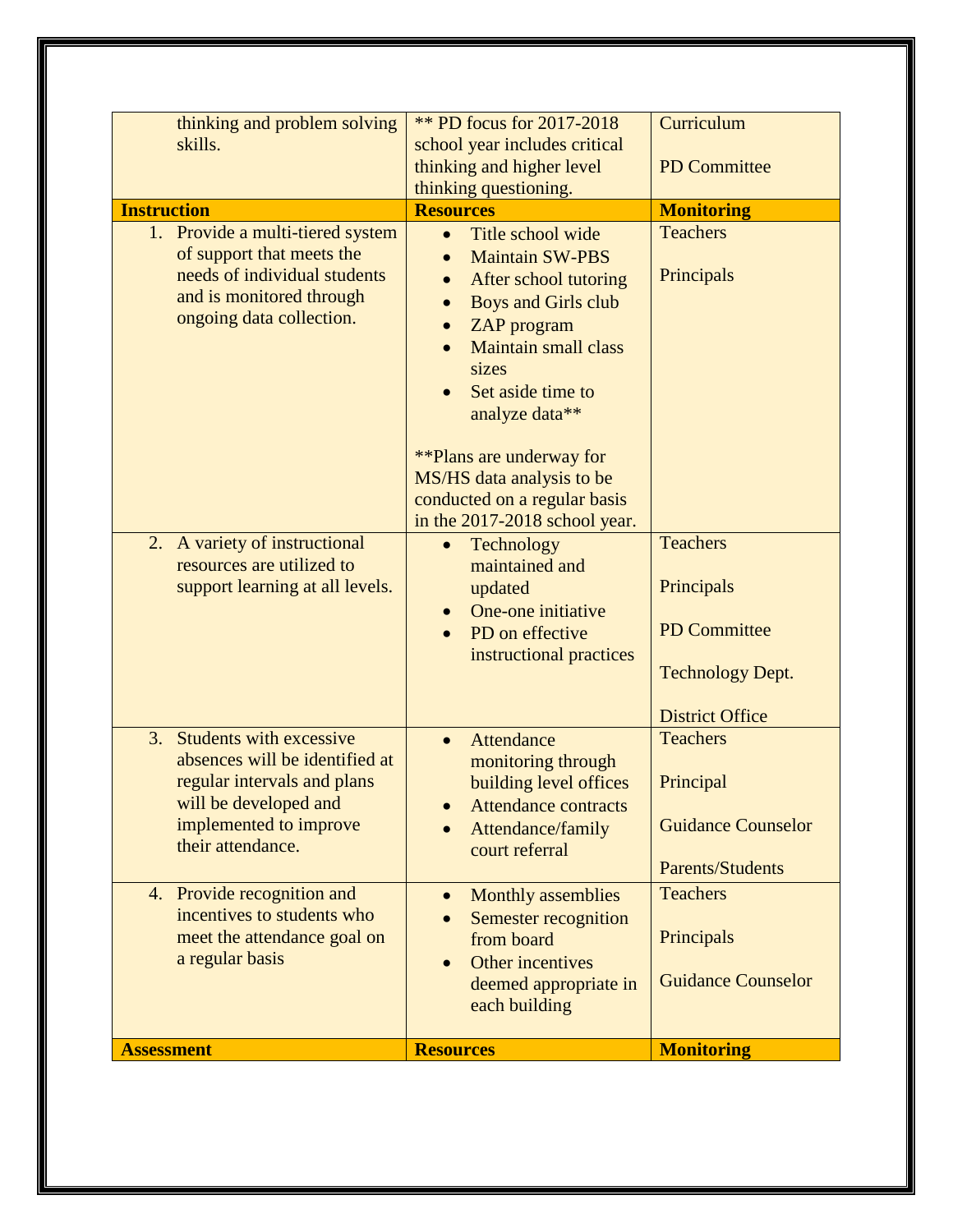| 1. Teachers regularly utilize<br>data (both formal and<br>informal) to adjust<br>instruction and revise<br>curriculum. | Data team meetings<br>$\bullet$<br>(grade level/content<br>$area)*$<br><b>Identify</b> assessment<br>$\bullet$<br>tools to be used**<br>Develop assessment<br>plan***<br>*Plans are underway for<br>MS/HS data review to be<br>conducted on a regular basis<br>in the 2017-2018 school year.<br>**In preparation for the 2017-<br>2018 school year, a list of<br>assessment tools to be used<br>for data collection will be<br>identified at all grade levels.<br>***A K-12 assessment plan<br>will be developed during the<br>2017-2018 school year. | <b>Teachers</b><br>Principals                   |
|------------------------------------------------------------------------------------------------------------------------|-------------------------------------------------------------------------------------------------------------------------------------------------------------------------------------------------------------------------------------------------------------------------------------------------------------------------------------------------------------------------------------------------------------------------------------------------------------------------------------------------------------------------------------------------------|-------------------------------------------------|
| Teachers utilize formative<br>2.<br>feedback to evaluate and<br>adjust instruction to increase<br>student learning.    | Classroom<br>$\bullet$<br><b>Observations (NEE</b><br>tool)<br><b>Grade Level/Content</b><br>Area team meetings                                                                                                                                                                                                                                                                                                                                                                                                                                       | <b>Teachers</b><br>Principals                   |
| 3. Provide timely feedback of<br>assessment data to students,<br>parents and other<br>stakeholders.                    | <b>Maintain SIS</b><br>$\bullet$<br>Parent/Teacher<br>Conferences                                                                                                                                                                                                                                                                                                                                                                                                                                                                                     | <b>Teachers</b><br>Principals<br><b>Parents</b> |

**Funding Sources:** Local, State and Federal funding; eRate; small schools grant; Title I.A; Title II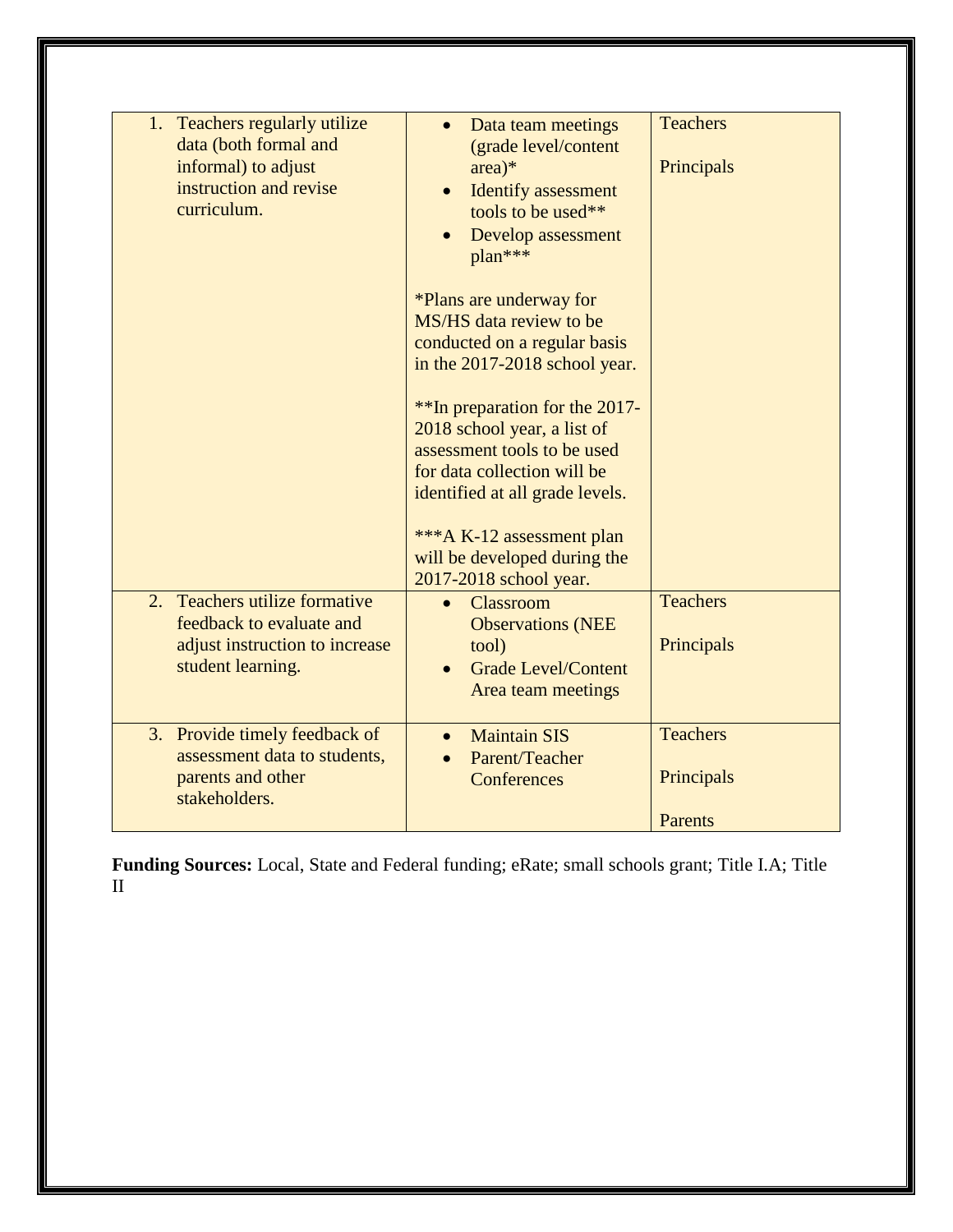### **College and Career Readiness**

The Leeton R-X school district will provide post-secondary preparation for all students.

#### **Goal 1:**

Students will meet or exceed the state average on DESE approved college and career readiness assessments (i.e. ACT, SAT, COMPASS, ASVAB) **MSIP Standard: 3.1; 3.2; 3.3**

#### **Goal 2:**

Students will meet or exceed the state average on TSA/IRC and/or receive college credit through dual credit courses. **MSIP Standard: 3.4**

#### **Goal 3:**

The percent of graduates that complete career education programs and are placed in occupations directly related to their training, continue their education, or are in the military, meets or exceeds the state average or demonstrates required improvement. **MSIP Standard: 3.5; 3.6**

#### **Goal 4:**

Annually, the district's graduation rate will be at or above the state average. **MSIP Standard: 6.1**

| <b>College and Career: Goal 1</b>                               | <b>Resources</b>                                                     | <b>Monitoring</b>         |
|-----------------------------------------------------------------|----------------------------------------------------------------------|---------------------------|
| 1. All students in the $11th$ grade<br>will be administered the | • Provide ACT/SAT<br>online prep courses                             | <b>Teachers</b>           |
| <b>ACT/SAT</b>                                                  | Utilize<br>$\bullet$<br><b>MOREnet/WeMet</b>                         | Principals                |
|                                                                 | <b>ACT/SAT</b> practice<br>tests                                     | <b>Guidance Counselor</b> |
|                                                                 | During SW-PBS, 11 <sup>th</sup><br>$\bullet$<br>grade class sponsors | <b>Technology Dept.</b>   |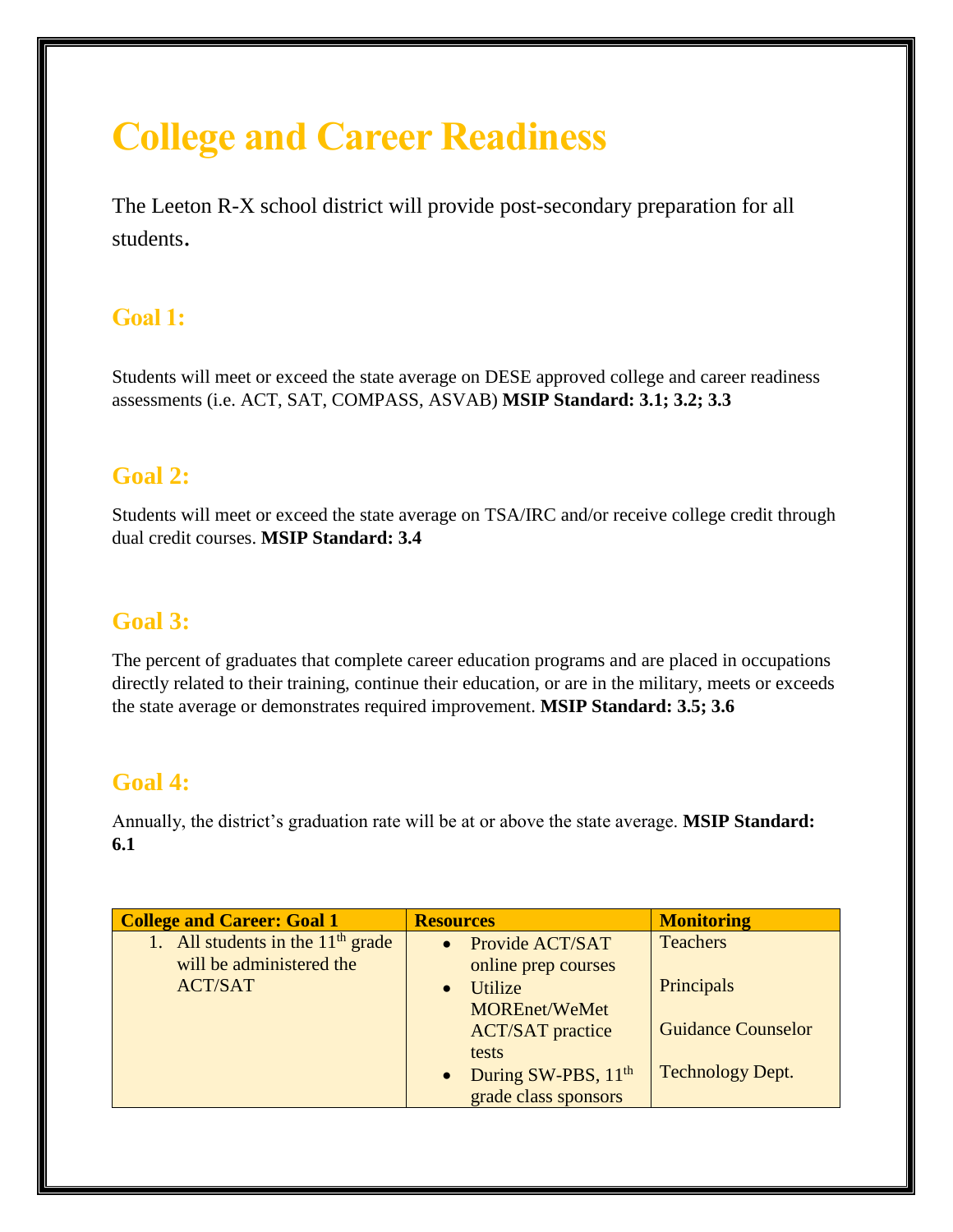| 2. All students in $10th$ grade<br>will be administered the<br><b>ASVAB</b>                                                                                                                                                | provide testing<br>strategies<br>Provide access to<br>online test prep<br>courses through ITV<br>Set up ASVAB testing<br>$\bullet$<br>for $10th$ grade students<br><b>Review scores from</b><br>$\bullet$<br><b>ASVAB</b> to help<br>develop career<br>pathways. | Principal<br><b>Guidance Counselor</b>                                                           |
|----------------------------------------------------------------------------------------------------------------------------------------------------------------------------------------------------------------------------|------------------------------------------------------------------------------------------------------------------------------------------------------------------------------------------------------------------------------------------------------------------|--------------------------------------------------------------------------------------------------|
| All seniors will have the<br>3.<br>opportunity to take either the<br><b>ACT/SAT</b> or Compass as<br>part of their graduation<br>requirements.                                                                             | Provide ACT/SAT<br>prep courses<br><b>Utilize MOREnet</b><br><b>ACT/SAT</b> practice<br>tests/prep days<br>Provide access to<br>online test prep<br>courses through ITV<br>All seniors will take<br>the Work Keys<br>assessment.                                 | <b>Guidance Counselor</b><br><b>Technology Dept.</b>                                             |
| 4. Student data on the<br><b>ACT/SAT</b> assessments will<br>be evaluated annually; the<br>district will evaluate<br>programs, courses and<br>preparation opportunities to<br>aide students in achieving<br>higher scores. | Teachers will develop<br>$\bullet$<br>units specifically<br>designed to provide<br>opportunities to<br>prepare students for<br>questions and content<br>found on the<br>ACT/SAT.<br>Continue to monitor<br>effectiveness of<br>preparation courses.              | <b>Teachers</b><br>Principal<br><b>Guidance Counselor</b>                                        |
| <b>College and Career: Goal 2</b>                                                                                                                                                                                          | <b>Resources</b>                                                                                                                                                                                                                                                 | <b>Monitoring</b>                                                                                |
| The district will provide dual<br>1.<br>credit courses for students<br>who meet the eligibility<br>criteria.                                                                                                               | Assist students in<br>$\bullet$<br>developing a four year<br>plan of study.<br>Consistently evaluate<br>$\bullet$<br>dual credit course<br>offerings.                                                                                                            | <b>Dual Credit Teachers</b><br><b>Guidance Counselor</b><br>Principals<br><b>District Office</b> |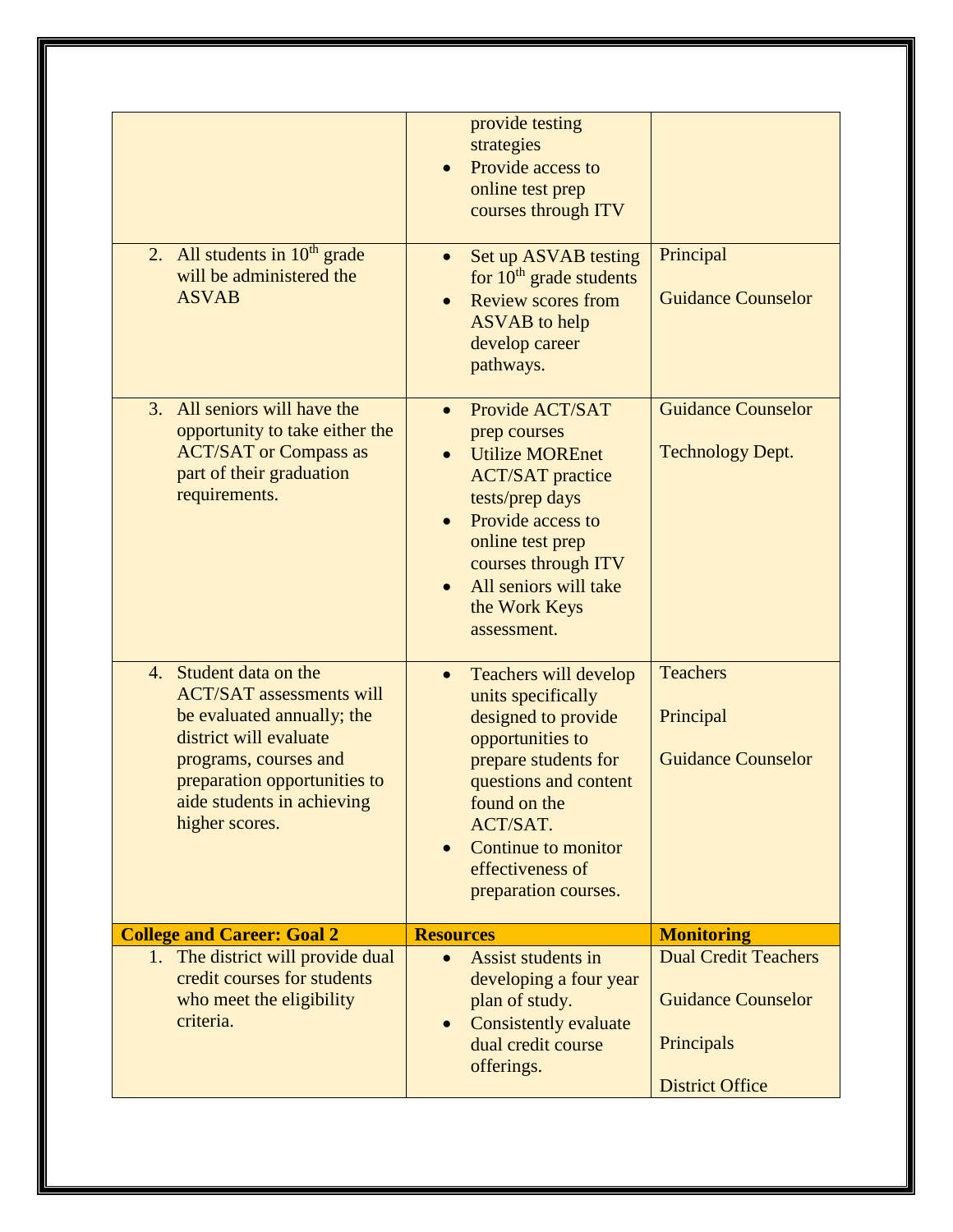| 2. The district will provide<br>preparation for TSA/IRC for<br>students who meet eligibility<br>criteria. | credit online courses.<br>The counselor will<br>provide information<br>and resources to<br>students and parents<br>interested in enrolling<br>in dual credit courses.<br>The district will<br>maintain partnerships<br>with surrounding<br>universities and<br>WeMet to offer dual<br>credit courses.<br>Provide technology<br>resources (i.e. laptops)<br>to complete online<br>dual credit courses.<br>Assist students in<br>$\bullet$<br>developing a four year<br>plan of study and | <b>Guidance Counselor</b><br>Principals |
|-----------------------------------------------------------------------------------------------------------|-----------------------------------------------------------------------------------------------------------------------------------------------------------------------------------------------------------------------------------------------------------------------------------------------------------------------------------------------------------------------------------------------------------------------------------------------------------------------------------------|-----------------------------------------|
|                                                                                                           | identify possible<br>career pathways.<br>Consistently evaluate<br>course offerings at the<br>secondary level.<br><b>Offer Missouri</b><br>Connections<br><b>Assessment to assist</b><br>students career path<br>planning.<br>Provide test prep<br>opportunities for the<br><b>TSA/IRC</b> assessments.                                                                                                                                                                                  | <b>Teachers</b>                         |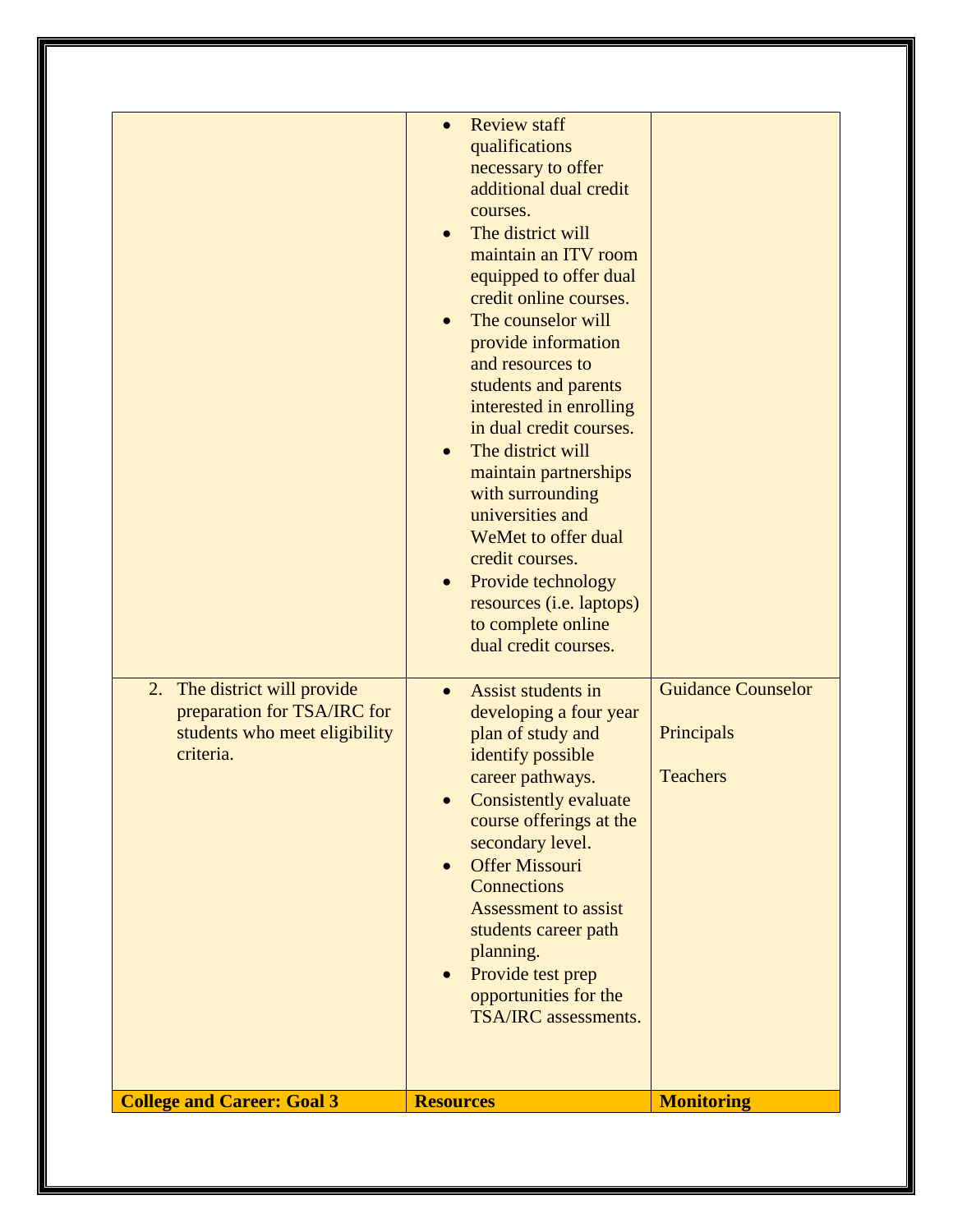| Students will demonstrate<br>1.<br>preparedness for success in<br>post-secondary programs and<br>careers as measured by the<br>annual follow-up survey                                      | Implement early<br>$\bullet$<br>identification of career<br>pathways and create 4-<br>year plan for all<br>students.<br>Utilize career planning<br>$\bullet$<br>tools, such as Explore,<br>PLAN, Missouri<br><b>Connections</b> and<br><b>ASVAB</b> to identify<br>career pathways.<br>Share results of career<br>planning tools with<br>parents and students.<br>Conduct follow up<br>survey of graduates, 6-<br>12 months post-<br>graduation. | <b>Teachers</b><br><b>Guidance Counselor</b><br><b>Parents</b><br><b>Students</b>   |
|---------------------------------------------------------------------------------------------------------------------------------------------------------------------------------------------|--------------------------------------------------------------------------------------------------------------------------------------------------------------------------------------------------------------------------------------------------------------------------------------------------------------------------------------------------------------------------------------------------------------------------------------------------|-------------------------------------------------------------------------------------|
| The Leeton R-X school<br>2.<br>district will partner with<br>businesses and independent<br>organizations to develop<br>authentic experiences related<br>to each student's area of<br>focus. | Host and/or attend<br>$\bullet$<br>career fairs<br>Maintain partnership<br>with Warrensburg<br>Area Career Center.<br>Establish Internships/<br>Apprenticeships where<br>applicable and<br>available.<br><b>Approve Work</b><br><b>Experience where</b><br>applicable and<br>available.                                                                                                                                                          | <b>Teachers</b><br>Principal<br><b>Guidance Counselor</b><br><b>District Office</b> |
| <b>College and Career: Goal 4</b>                                                                                                                                                           | <b>Resources</b>                                                                                                                                                                                                                                                                                                                                                                                                                                 | <b>Monitoring</b>                                                                   |
| The district will ensure students<br>1.<br>successfully complete academic<br>requirements for graduation.                                                                                   | On a semester basis,<br>credit audits will be<br>completed on all<br>students.<br><b>Parent communication</b><br>regarding the credit                                                                                                                                                                                                                                                                                                            | <b>Teachers</b><br>Principal<br><b>Guidance Counselor</b>                           |
|                                                                                                                                                                                             | audits will be done to<br>notify them of areas of<br>concern.<br>District staff will<br>identify and develop<br>implementation plans                                                                                                                                                                                                                                                                                                             |                                                                                     |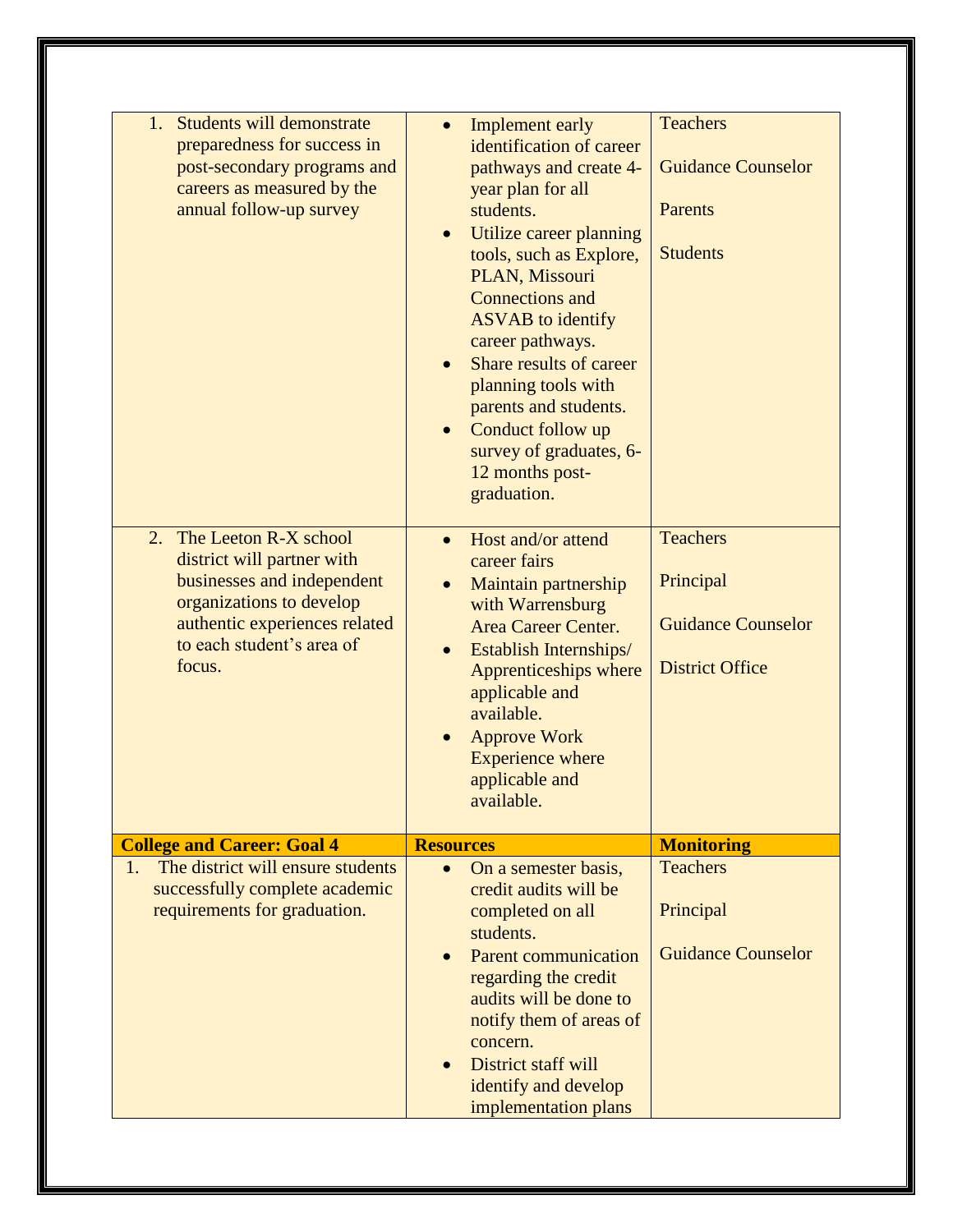| for students who are<br>at-risk of not<br>completing graduation<br>requirements.<br>The district will utilize<br>$\bullet$<br>credit recovery options<br>(i.e. ART, summer<br>school, Edgenuity,<br>independent study<br>courses) to assist<br>students in earning<br>needed credits.<br>Weekly, SW-PBS<br>$\bullet$<br>teachers will conduct<br>grade checks and offer<br>support of students<br>who are in jeopardy of<br>failing a class. |  |
|----------------------------------------------------------------------------------------------------------------------------------------------------------------------------------------------------------------------------------------------------------------------------------------------------------------------------------------------------------------------------------------------------------------------------------------------|--|
|----------------------------------------------------------------------------------------------------------------------------------------------------------------------------------------------------------------------------------------------------------------------------------------------------------------------------------------------------------------------------------------------------------------------------------------------|--|

**Funding Sources**: Local, State and Federal funding, eRate, Perkins IV, small schools grant, REAP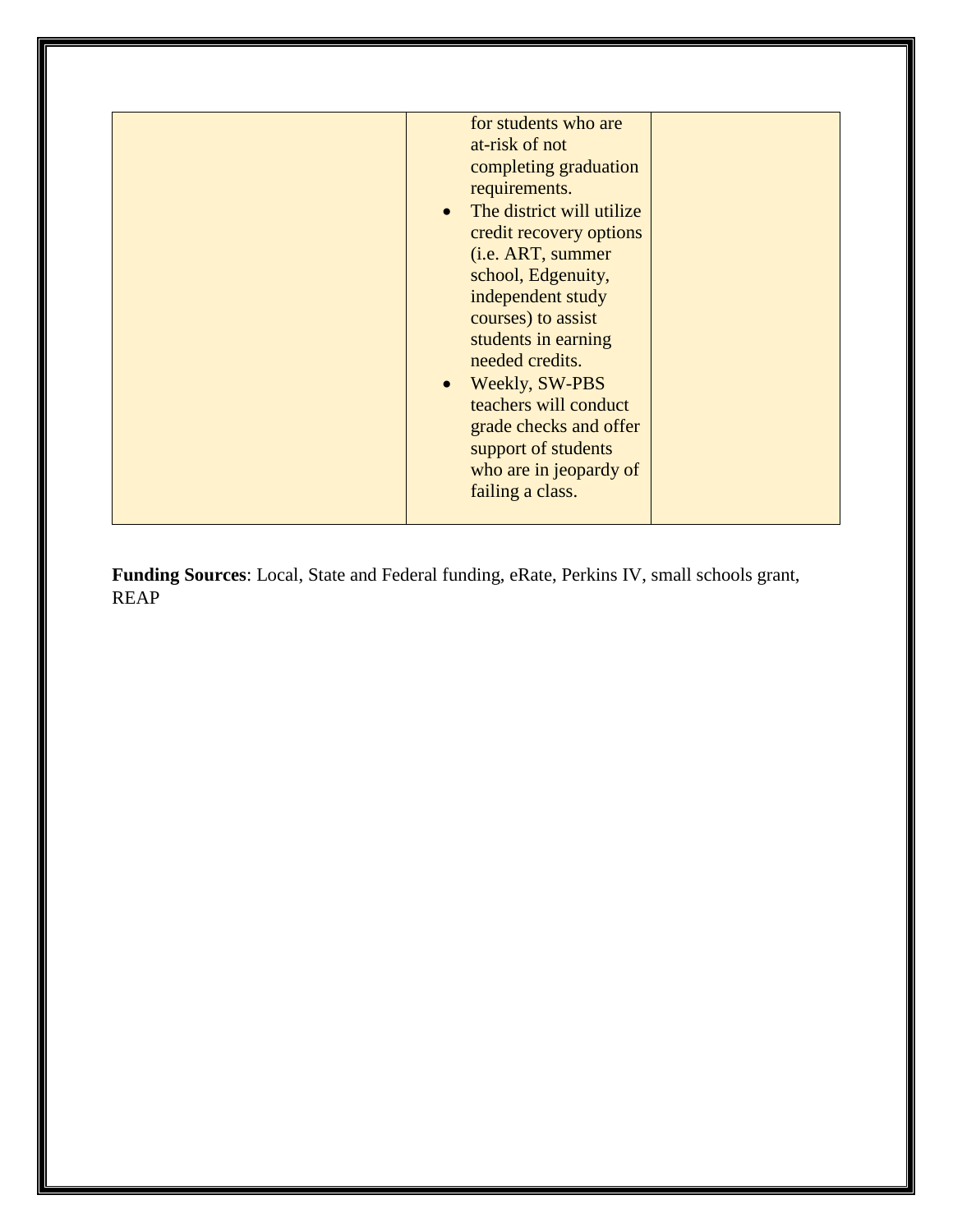### **Leadership**

The Leeton R-X school district will employ effective instructional leaders who continuously acquires new knowledge and skills and is constantly seeking to improve their leadership practice to provide for high academic achievement for all students.

#### **Goal 1:**

Leeton R-X Administrators will use data as a focus for students, teachers and parents to improve academic achievement, attendance and positive school behavior.

#### **Goal 2:**

Leeton R-X Administrators, in collaboration with the staff, will develop building improvement goals, which are evaluated and modified each school year.

#### **Goal 3:**

Leeton R-X Administrators will be trained in and utilize NEE (district approved teacher evaluation tool) to guide effective instruction and foster professional growth of district educators.

| Leadership:                                                                                                                 | <b>Resources</b>                                                                                                                                                             | <b>Monitoring</b>                             |
|-----------------------------------------------------------------------------------------------------------------------------|------------------------------------------------------------------------------------------------------------------------------------------------------------------------------|-----------------------------------------------|
| 1. Each building administrator<br>will establish a data<br>collection calendar as well as<br>identify data to be collected. | Collaborate with staff<br>$\bullet$<br>to determine<br>assessment tools.<br>Electronic or paper<br>$\bullet$<br>copy of data collection<br>calendar distributed to<br>staff. | <b>Teachers</b><br>Principals                 |
| 2. At least once quarterly,<br>building administrators will<br>meet with grade/content                                      | Establish work time to<br>$\bullet$<br>allow teachers time to<br>collaborate on student<br>data.                                                                             | <b>Teachers</b><br>Principals<br>PD committee |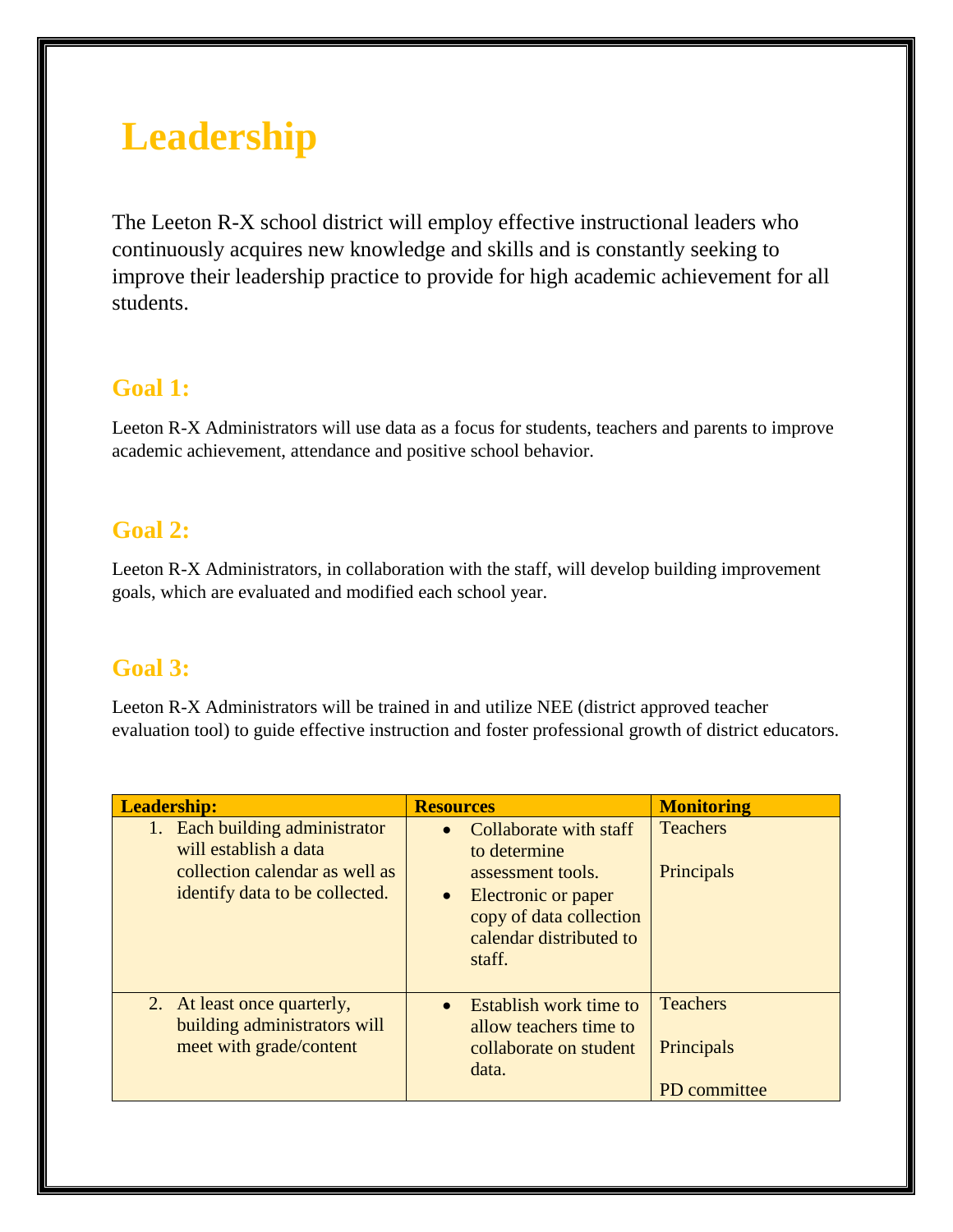|    | level teachers to review<br>student data.                                                                                                    | $\ast$                 | Provide PD on<br>utilizing student data<br>to drive instruction.*                   |                                      |
|----|----------------------------------------------------------------------------------------------------------------------------------------------|------------------------|-------------------------------------------------------------------------------------|--------------------------------------|
|    | 3. Based on building needs and<br>district's CSIP; each building<br>administrator and staff will<br>establish building<br>improvement goals. | $\bullet$<br>$\bullet$ | Conduct building<br>needs assessment<br>Establish 1-3 building<br>improvement goals | <b>Staff</b><br>Principals           |
| 4. | Yearly, administrators will<br>attend approved NEE<br>certification/recertification<br>training.                                             | $\bullet$              | <b>NEE</b> training<br><b>Subscription to NEE</b><br>evaluation tool                | Principals<br><b>District Office</b> |
|    | 5. Administrators will provide<br>feedback to probationary<br>teachers 8-12 times and<br>tenure teachers 4-8 times per<br>school year.       | $\bullet$<br>$\bullet$ | <b>NEE</b> evaluation tool<br>IPad/mobile<br>technology to record<br>observation    | Principals<br><b>Teachers</b>        |

**Funding Sources:** Local, State and Federal funding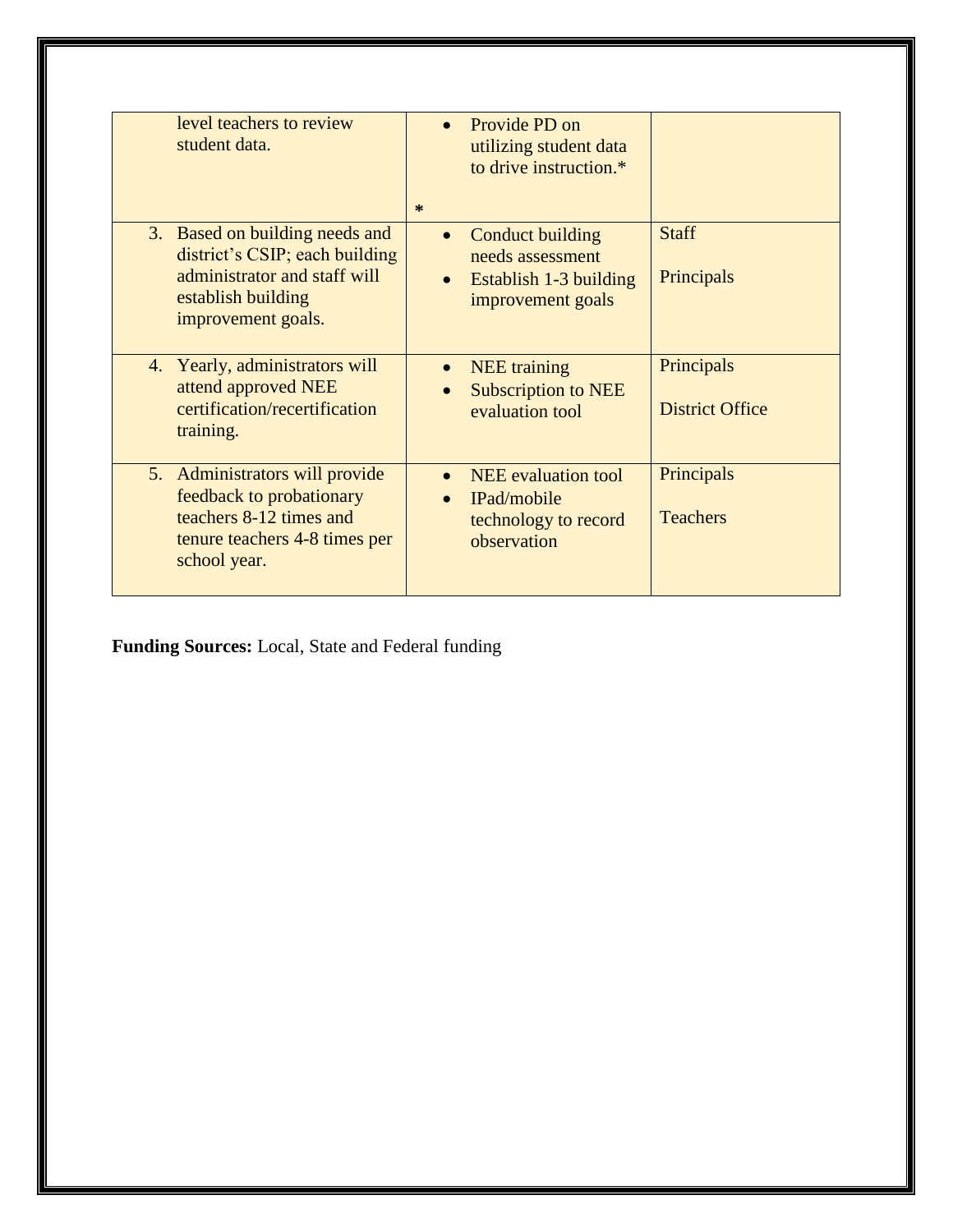### **Curriculum, Instruction and Assessment**

#### **(\*2016-2017 updated data)**

#### **Goal 1:**

Annually, review assessment data collected from tools selected by district educators, as well as assessments required by MAP to show student growth. **MSIP Standard: 1.1, 1.2, 1.3**

#### **Data Reviewed:**

- 2016-2017 MAP/EOC assessment data
- K-5 Evaluate assessment data

#### **Goal 2:**

Annually, the Leeton R-X School District will meet or exceed the state average for subgroup students (free/reduced lunch) in all assessed content areas on state-level assessments. **MSIP Standard: 2.1**

#### **Data Reviewed:**

• 2016-2017 MAP/EOC assessment data of Free/Reduced population (district and state comparison)

#### **Goal 3:**

Ninety percent of students will be at school at or above 90% of the time. **MSIP Standard: 4.1**

#### **Data Reviewed:**

• Monthly student attendance rates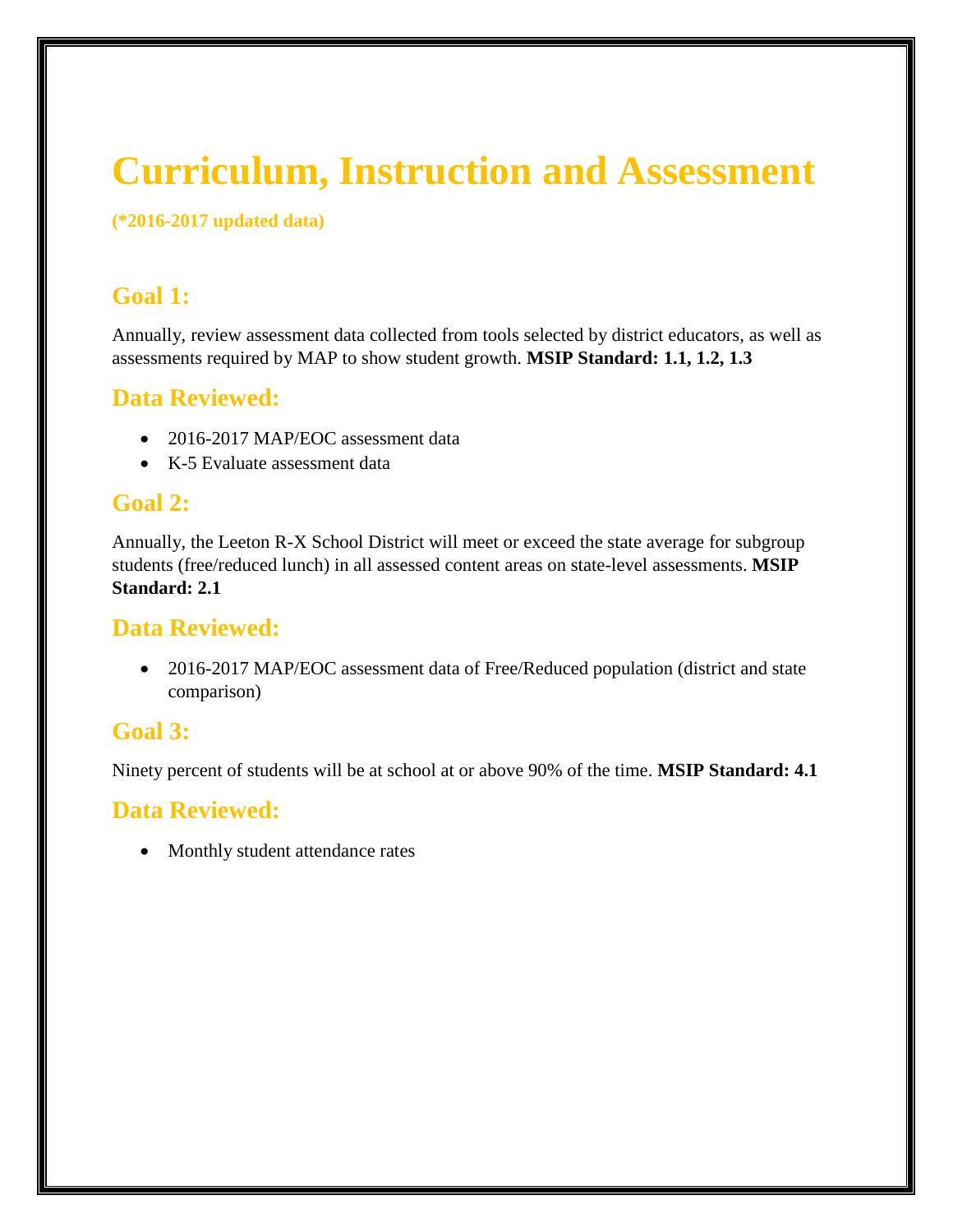### **College and Career Readiness**

#### (\*2016-2017 updated data)

The Leeton R-X school district will provide post-secondary preparation for all students.

#### **Goal 1:**

Students will meet or exceed the state average on DESE approved college and career readiness assessments (i.e. ACT, SAT, COMPASS, ASVAB) **MSIP Standard: 3.1; 3.2; 3.3**

#### **Data Reviewed:**

2017-2018 Seniors will take the WorkKeys Exam instead of COMPASS.

#### **Goal 2:**

Students will meet or exceed the state average on TSA/IRC and/or receive college credit through dual credit courses. **MSIP Standard: 3.4**

#### **Data Reviewed:**

- All students that qualify to take the assessment for career education will be required to take an industry recognized credentials (IRC) instead of TSA for MSIP purposes.
- Junior and Senior transcripts are reviewed semi-annually in order to identify students needing to take the IRC.

#### **Goal 3:**

The percent of graduates that complete career education programs and are placed in occupations directly related to their training, continue their education, or are in the military, meets or exceeds the state average or demonstrates required improvement. **MSIP Standard: 3.5; 3.6**

#### **Data Reviewed:**

- Team meets and reviews each high school student's transcript to determine any can all careers paths. Changes/updates to courses completed, participants, concentrators, and completers of each identified career cluster.
- Data is entered annually in Core Data for DESE
- Yearly career education course offerings are evaluated and offered based on career paths.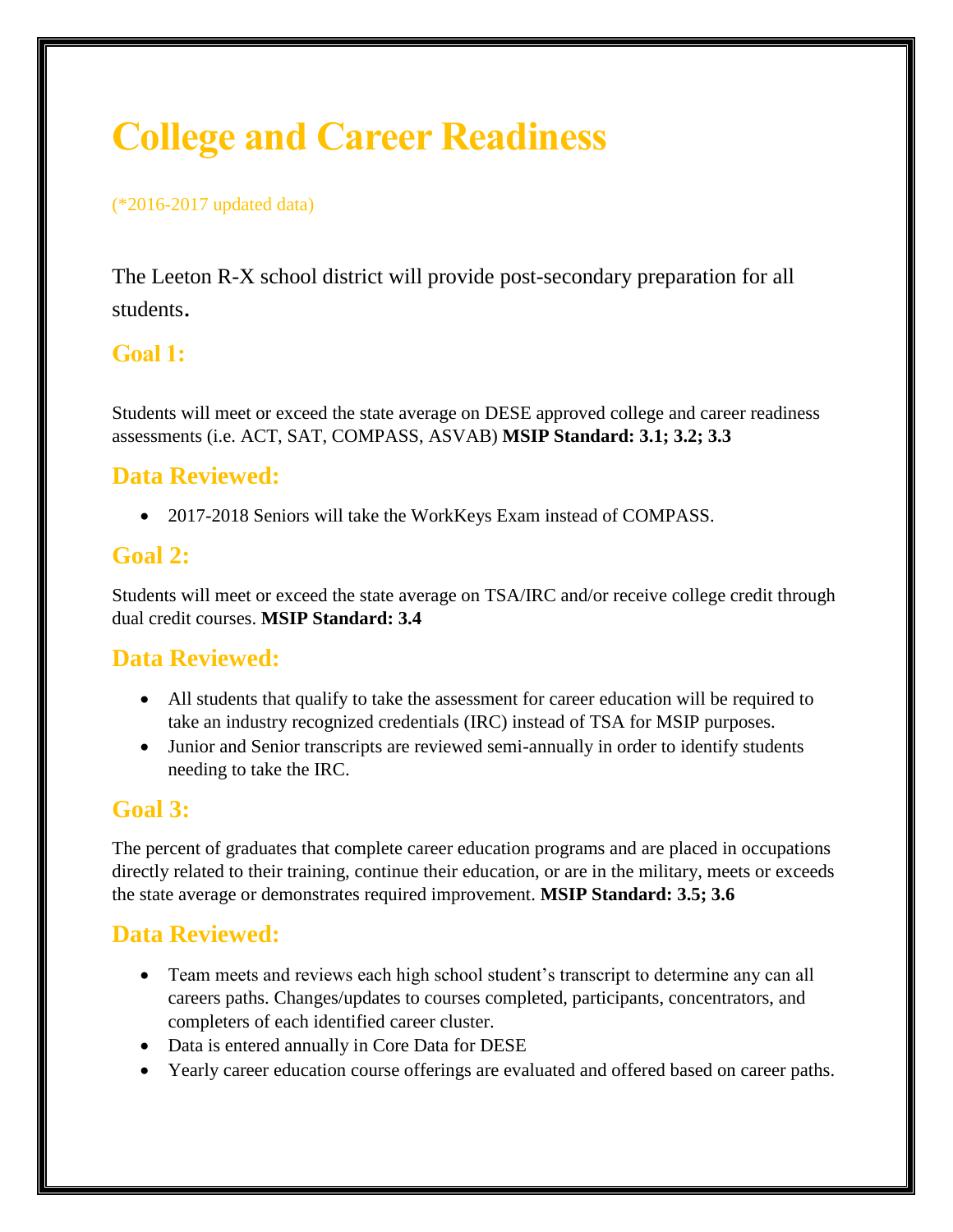#### **Goal 4:**

Annually, the district's graduation rate will be at or above the state average. **MSIP Standard: 6.1**

#### **Data Reviewed:**

2016-2017 graduation rate of both district and state.